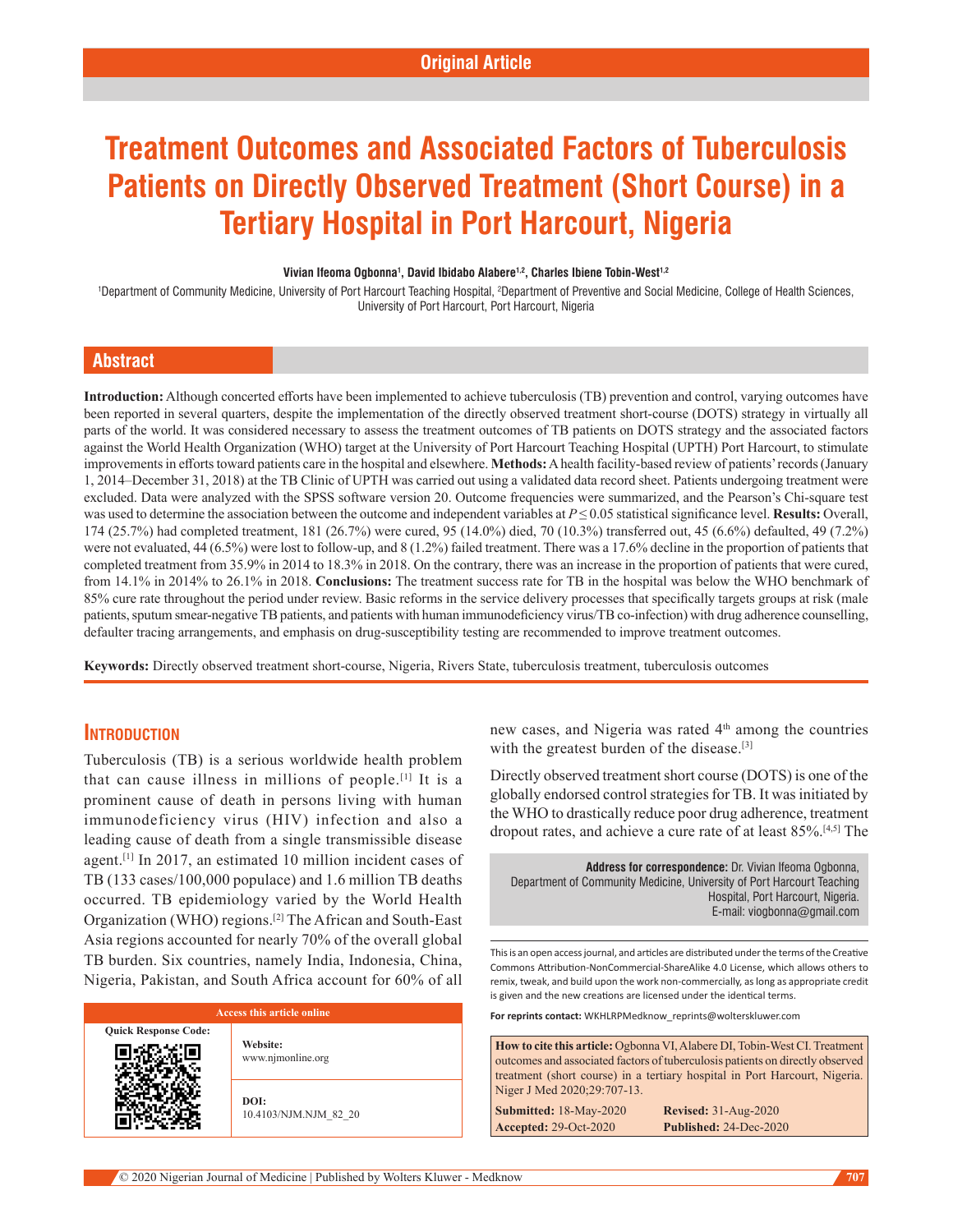primary objective of the strategy was to ensure that a patient takes the TB drug in the presence of a health worker or a designated treatment supporter, who might be a family or community member.[6] This is because in resource-limited settings such as Nigeria, despite the free treatment, daily medications for a minimum period of 6 months poses a challenge to many patients.

With a successful DOTS strategy in place, the WHO estimates that the incidence of TB ought to be on the decline at a rate of 10% per year by 2025, and the proportion of people with TB who die from the disease will fall to about 6.5% by 2025.[7] Other possible treatment outcomes include treatment completed, treatment failure, died, lost to follow‑up, not evaluated, moved to second-line for drug treatment, and treatment success rate. According to the Nigerian National TB and Leprosy Control Programme guideline,[8] the outcome categories are defined as follows:

- a. Cured: Initially, a smear‑positive patient who completed treatment and had negative bacteriology result on at least two times, one of which is after treatment
- b. Completed treatment: Finished treatment, but without bacteriology result at the end of the treatment
- c. Treatment failure: Remaining smear‑positive at five months despite the correct intake of medication
- d. Defaulted treatment: Patients who interrupted their treatment for two consecutive months or more of registration
- e. Died: Patients who died from any cause during the course of treatment
- f. Transferred-out: Patients whose treatment results are unknown due to transfer to another health facility
- g. Successfully treated: A patient who was cured or completed treatment
- h. Not evaluated: Apatient whose laboratory assessment was not done at the end of treatment, and as such no outcome was assigned.[8]

Unsuccessful treatment outcome refers to the treatment of TB patients that resulted in treatment failure, i.e., remains smear-positive after five months of treatment, default (patients who interrupted their treatment for two consecutive months or more after registration), or died.<sup>[1,9]</sup> Although many local, regional, and international efforts have been implemented to achieve TB prevention and control, TB patients are still failing to complete treatment and be declared cured even with the institution of the globally recommended (DOTS) strategy in virtually all parts of the world. According to the WHO report of 2018, all over the world, a significant proportion of TB patients has not recovered after several courses of treatments. Some of the obstacles are relapsing after completion of the treatment, defaulting from treatment, and developing multi-drug-resistant TB (MDR-TB) among retreatment cases.<sup>[7,10]</sup> Nevertheless, a study done in Southern Ethiopia indicated that DOTS improved the TB treatment outcomes and service coverage thereby averting new infections and the emergence of drug resistance.[10] Some studies in Nigeria have shown varying outcomes and treatment success rates.[11]

Although the TB Clinic of the University of Port Harcourt Teaching Hospital (UPTH) has been operational for several decades, there has been no documented report on the outcome of services rendered to TB patients. It is against this background that it was deemed necessary to assess the treatment outcomes and the associated factors of TB patients on the DOTS strategy at the UPTH to weigh the clinic's performance against the WHO target of 85% cure rate or successful treatment rate. The outcome of the study is also expected to stimulate interests and improvements in efforts toward patient care in the hospital and elsewhere.

# **Methods**

#### **Study area**

The study was done at the DOTS Clinic of the UPTH, one of the two tertiary health-care institutions in Port Harcourt, the capital of Rivers State, South‑south Nigeria. The hospital is a 950-bed health facility that offers tertiary health-care services, secondary and primary health care.<sup>[12]</sup> The TB clinic is domiciled in the Endemic Disease Unit of the Department of Community Medicine. The patients are generally referred from Port Harcourt and its environs, the Family Medicine Department, Accident and Emergency Department, referrals from the medical wards (male or female), children's ward, and the anti‑retroviral clinic. The staff included the consultant community physicians, resident doctors, nurses, staff of voluntary agencies like the Family Health International and Health Assistants. Drug supply is from the Rivers State Ministry of Health. Diagnosis is made using patient history, medical examination, and laboratory finding (sputum acid-fast bacilli [AFB], culture, and GeneXpert). The patients are monitored with sputum samples taken at 2, 5, and 7 months, respectively, for AFB after the commencement of treatment and results recorded in a monitoring card.

#### **Study design**

The study was a health facility-based, descriptive review of patient records at the TB Clinic of the UPTH, Port Harcourt.

#### **Study population**

The present study was based on the facility records of all TB patients registered at the DOTS Clinic between the period under review.

#### **Inclusion/exclusion criteria**

The records of all cases of pulmonary TB and extrapulmonary TB registered at the DOTS Clinic of UPTH between January 1, 2014 and December 31, 2018, as well as all cases transferred in and re‑treatment cases were included in the study. Nevertheless, all patients undergoing treatment were excluded.

#### **Sampling and sample size determination**

All case files of TB patients registered at the DOTS Clinic of UPTH from January 1, 2014, to December 31, 2018 that met the inclusion criteria were included in the study. The patient files/records were reviewed for completeness before inclusion. The minimum sample size was derived based on the Cochran's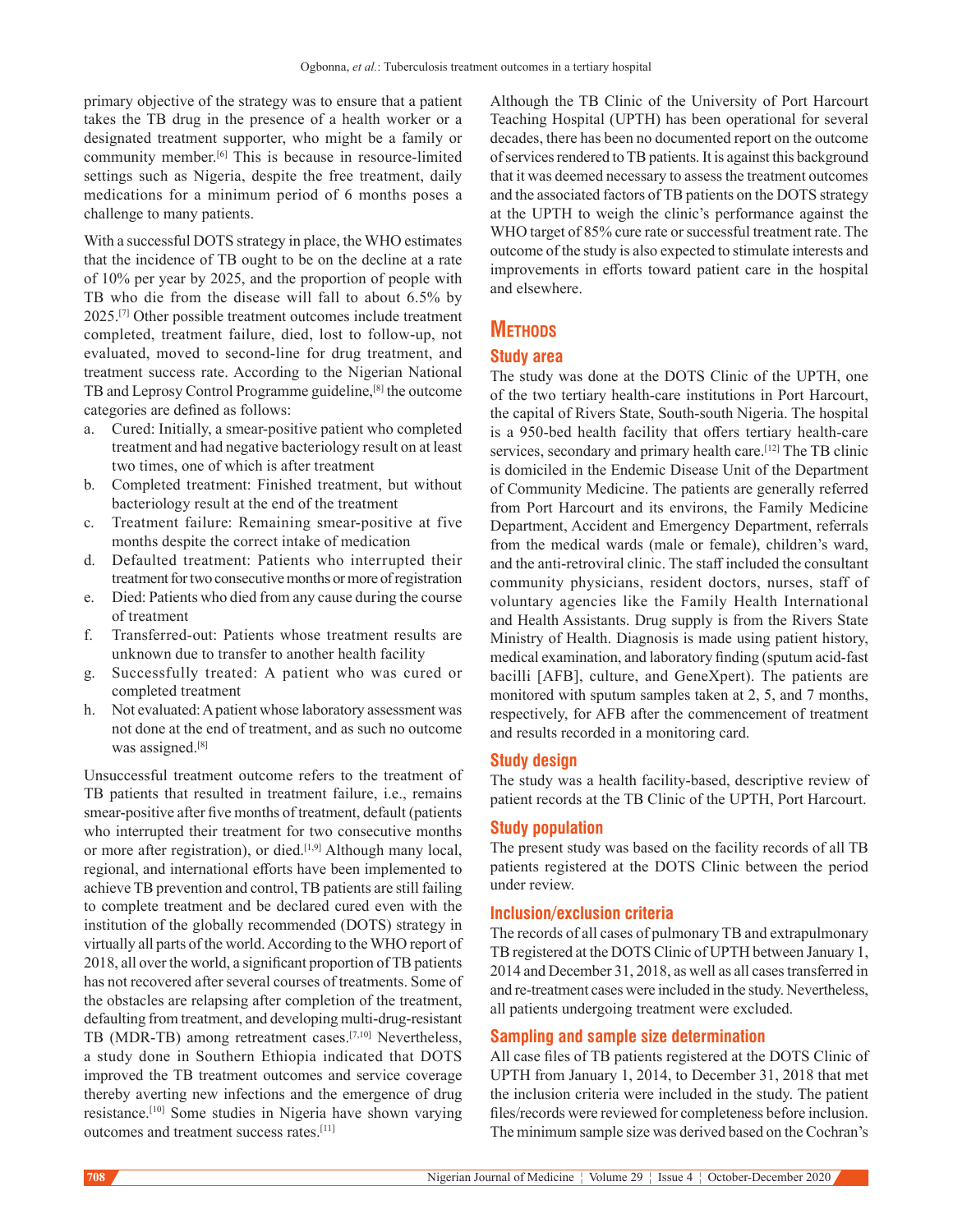formula for sample size calculation for the descriptive study, [13] using an estimate of the treatment success rate of 60.1%<sup>[1]</sup> and providing for a further 20% allowance to compensate for incompletely filled case files.

The formula was:  $n = Z^2pq/e^2$ , where  $n =$  minimum sample size for the study;  $Z$  = the normal curve, 1.96 at 95% confidence interval;  $e =$  margin of precision (5%);  $P = 60.1\%$ , prevalence estimate of treatment success of 60.1%;  $q = 1 - p$ . After computation, a sample size estimate for the study of 461 was arrived at.

#### **Study instrument**

Data were collected using a data extraction sheet which had the following sections: Section A: Sociodemographic characteristics of patients and year of treatment; Section B: Anthropometry attributes of patients(weights before commencement of treatment, at the end intensive phase of treatment, and at completion of treatment); and Section C: Laboratory results of patients(Type of TB by outcome of by bacterial culture, Case type, Disease location, Patient categories during the start of treatment, HIV status and GeneXpert result). For type of TB bacterial culture status(smear), there were  $1^{\text{+}}$ ,  $2^{\text{+}}$ , or  $3^{\text{+}}$ , negative or unknown. Those classified as unknown were those diagnosed based on clinical judgment of the physicians, WHO score for children, chest X-ray results, or computed tomography scan, or magnetic resonance imaging reports. The case types were either new or re-treatment cases. Disease location was either pulmonary or extrapulmonary TB. Treatment categories (CAT) were CAT1, CAT 2, R-6 (6 months regimen) or R-12 (12 months regimen). The HIV status of patients was either HIV positive on anti-retroviral therapy (ART), HIV positive, but not on ART, HIV negative or unknown HIV status. Gene Xpert results were rated as: Not detected, detected, or not done. Section D: Treatment outcomes(cured, treatment completed, treatment failure, died, lost to follow‑up, not evaluated, moved to a second line, and treatment success).

#### **Study procedure/data collection process**

Data were collected by the authors using a structured data extraction sheet designed for the study. The period under review covered from January 1, 2014, to December 31, 2018. Pertinent patient data from the year of treatment commencement, age, gender, residence, type of TB, smear results at baseline, HIV status, patient category during the start of treatment, and the outcomes of treatment were extracted from the case files and the treatment registers.

#### **Data analysis**

Data were entered into MS Excel spreadsheet and then exported into SPSS software version 20. Descriptive statistics were used to generate and summarize the outcome frequencies. Pearson's Chi-square test was used to determine the association between treatment outcome and independent variables. The level of statistical significance was set at  $P \le 0.05$ .

#### **Validity/reliability**

Face validity of the data extraction tool was done to ensure that it measured what it intends to measure.

#### **Ethical considerations**

Approval was sought and obtained from the Research and Ethics Committee of the University of Port Harcourt (UPH/ CEREMAD/REC/MM61/054). Permission to conduct the study was also sought and obtained from the UPTH.

#### **Limitations of the study**

This was based on the records of TB patients' case files and registers. It was not feasible to independently verify the accuracy of these records nor was it possible to collect additional data needed to confirm or refute the findings. However, since the findings were based on routine/regular data, it reflected the operational reality of the facility. Some information was missing from the case files.

# **Results**

The number of cases that met the inclusion criteria and included in the study according to the year was as follows: 2014 (128 cases), 2015 (195 cases), 2016 (115 cases), 2017 (124 cases), and 2018 (115 cases), respectively, bringing the number to a total of 677. The present study included all age groups and ranged from 6 weeks to 83 years. The majority (70.2%) of the patients were adults, and with 29.8% in the pediatric age category. The mean age was 28.95 years  $\pm$  19.3 years, and the standard error was 0.74. The median age was 31.00 years, and the interquartile range was 31.00 years. Out of the 677 cases under review within the period, the greater part 371 (54.8%) were males, and 306 (45.2%) were females. By marital status: 127 (18.8%) were married, and 124 (18.3%) were widowed, 10 (1.5%) were divorced or separated from their partners. The marital status of 409 (60.4%) was not provided, and they were lumped along with children. Majority 465 (68.7%) of the patients lived in the urban areas of the state, whereas 212 (31.3%) lived in the rural areas. According to occupations, there were several missing records, especially for the years 2014, 2015, and some parts of 2016 totalling, 389. For those recorded, 110 (38.2%) of the patients were self-employed (as artisans, fishing, farming, trading, and business), whereas 102 (34.4%) were unemployed (mainly students and homemakers) and 76 (26.4%) were employed [Table 1].

Overall, during the 5‑year period under review, 174 (25.7%) had completed treatment, 181 (26.7%) were cured, 95 (14.0%) died, 70 (10.3%) transferred out, 45 (6.6%) defaulted, 49 (7.2%) were not evaluated, 44 (6.5%) were lost to follow-up, and 8 (1.2%) failed treatment. There was a 17.6% decline in the proportions of patients that completed treatment from 35.9% in 2014 (46 of 128 patients) to 18.3% in 2018 (21 of 115 patients). On the contrary, there was an increase in the proportions of patients that were cured, from 14.1% in 2014 to 26.1% in 2018. There was no significant change in the proportion of patients that met the criteria for treatment failure over the years under review. Although there appeared to be a decline in the proportions of patients who defaulted in receiving treatment, there was also an increase in the proportion of those that were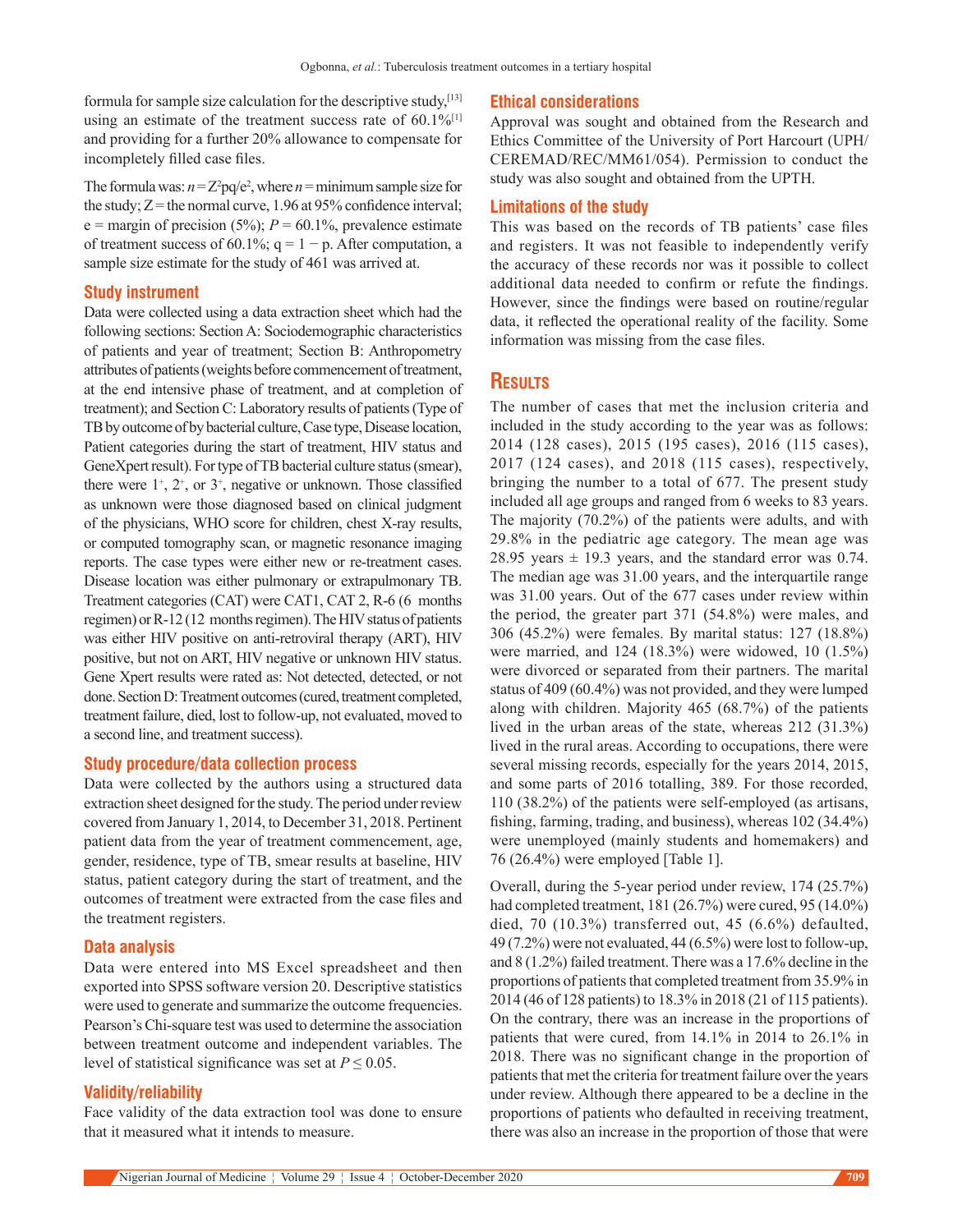not evaluated at the end of the treatment period (none in 2014, but 37.4% in 2018). There was also an overall increase in the proportions of patients that were lost to follow‑up from none in 2014 to 12.1% in 2017, but this figure dropped to 4.3% in 2018 [Table 2].

From the evaluation, 355 (52.4%) had a successful treatment outcome in the hospital, against 322 (47.6%) unsuccessful treatment outcome. At no point during the period under review did the treatment success rate, meet or exceed the WHO recommendation of 85%. The highest rate of treatment success (67%) was achieved in 2016 [Table 3].

There was a significant relationship between age, gender, and treatment outcomes. In the age category of 21–40 years, 163 (61.0%) of the patients had a successful treatment outcome,

| Table 1: Sociodemographic profile of study participants              |                                |
|----------------------------------------------------------------------|--------------------------------|
| <b>Variable</b>                                                      | Frequency $(n=677)$ , n $(\%)$ |
| Age group (years)                                                    |                                |
| $0 - 20$                                                             | 222 (32.8)                     |
| $21 - 40$                                                            | 267 (39.4)                     |
| $41 - 60$                                                            | 153(22.6)                      |
| 61-80                                                                | 34(5.0)                        |
| 81-100                                                               | 1(0.2)                         |
| Mean age (years), median age (years),<br>interquartile range (years) | $29.0 \pm 19.3, 31.0, 31$      |
| Gender                                                               |                                |
| Male                                                                 | 371 (54.8)                     |
| Female                                                               | 306 (45.2)                     |
| Marital status                                                       |                                |
| Unknown/child                                                        | 409(60.4)                      |
| Married                                                              | 127(18.8)                      |
| Widowed                                                              | 124(18.3)                      |
| Divorced/separated                                                   | 10(1.5)                        |
| Single                                                               | 7(1.0)                         |
| Residential area                                                     |                                |
| Urban                                                                | 465(68.7)                      |
| Rural                                                                | 212 (31.3)                     |
| Occupation $(n=288)$                                                 |                                |
| Self-employed                                                        | 110(38.2)                      |
| Unemployed                                                           | 102(35.4)                      |
| Employed                                                             | 76 (26.4)                      |

# **Table 2: Treatment outcomes by year**

compared to the rest age categories ( $P = 0.002$ ). The female gender, 174 (56.9%) more successful treatment outcome when compared with the male 181 (48.8%) ( $P = 0.036$ ). Other sociodemographic variables such as residential area and marital status did not show any significant association [Table 4].

Disease‑related factors such as the case type (new or retreatment case), sputum smear (positive or negative), and HIV status (positive or negative) had a significant relationship with treatment outcomes. Patients who underwent re‑treatment for TB, 48 (65.8%) had successful treatment outcomes compared to new cases 307 (50.8%) ( $P = 0.016$ ). The smear-positive TB (PTB) cases 136 (68.0%) had better treatment outcomes compared to smear‑negative TB cases 219 (45.9%) ( $P = 0.000$ ). Patients with HIV-negative status, 238 (59.6%) had more successful treatment outcomes compared to those with HIV-positive status 114 (43.5%) *P* < 0.01 [Table 5].

# **Discussion**

The cumulative successful treatment outcome rate for all TB types of 52.4% reported in this study was very low compared to what has been reported in several studies in Nigeria and elsewhere[1] and also fell far short of the WHO recommended a target of 85%.[14] This poor outcome represents a huge challenge for patient survival and severe implication for the emergence and spread of MDR‑TB in the state and its environs. The huge disparity in the outcomes could be partly attributed to the higher prevalence of TB/HIV co-infection in the index study of 38.7% when compared to a TB/HIV co-infection rate of 19.1% in a similar study in Ethiopia.<sup>[15]</sup> Nevertheless, the result calls for an urgent, focussed intervention to reduce defaulter rates, loss to follow-ups, and the proportion of patients not evaluated, as well as take a second look at the service delivery processes and programme contents of the TB clinic of the hospital.

Furthermore, the experience from our study shows that there was an inverse relationship with age and successful treatment outcomes because as the age of the patients increased, the proportion with successful treatment outcomes declined. This finding may be due to a higher loss to follow‑ups, mortality, and

| Table 2: Treatment outcomes by year |              |            |                |              |              |              |  |  |
|-------------------------------------|--------------|------------|----------------|--------------|--------------|--------------|--|--|
| <b>Variable</b>                     | 2014 (%)     | 2015(%)    | 2016(%)        | 2017 (%)     | 2018(%)      | Total $(\%)$ |  |  |
| Completed treatment                 | 46(35.5)     | 50(25.6)   | 35(30.4)       | 22(17.7)     | 21(18.3)     | 174(25.7)    |  |  |
| Cured                               | 18(14.1)     | 45(23.1)   | 42(36.5)       | 46(37.1)     | 30(26.1)     | 181(26.7)    |  |  |
| Treatment failure                   | 2(1.6)       | 4(2.1)     | $\theta$       | 2(1.6)       | $\mathbf{0}$ | 8(1.2)       |  |  |
| Defaulted                           | 35(27.3)     | 10(5.1)    | $\Omega$       | $\mathbf{0}$ | $\mathbf{0}$ | 45(6.6)      |  |  |
| Transferred                         | 15(11.7)     | 33(16.9)   | 7(6.9)         | 15(12.1)     | $\mathbf{0}$ | 70(10.3)     |  |  |
| Died                                | 12(9.4)      | 33(16.9)   | 17(14.8)       | 1915.3       | 14(12.2)     | 95(14.0)     |  |  |
| Loss to follow up                   | $\mathbf{0}$ | 12(6.1)    | 12(10.4)       | 15(12.1)     | 5(4.3)       | 44(6.5)      |  |  |
| Not evaluated                       | $\Omega$     | 4(2.1)     | $\overline{0}$ | 2(1.6)       | 43 (37.4)    | 49(7.2)      |  |  |
| Removed from treatment register     | $\Omega$     | 4(2.1)     | 2(1.7)         | 3(2.4)       | 2(1.7)       | 11(1.6)      |  |  |
| Total                               | 128 (18.9)   | 195 (28.8) | 115(17.0)      | 124(18.3)    | 115(17.0)    | 677 (100)    |  |  |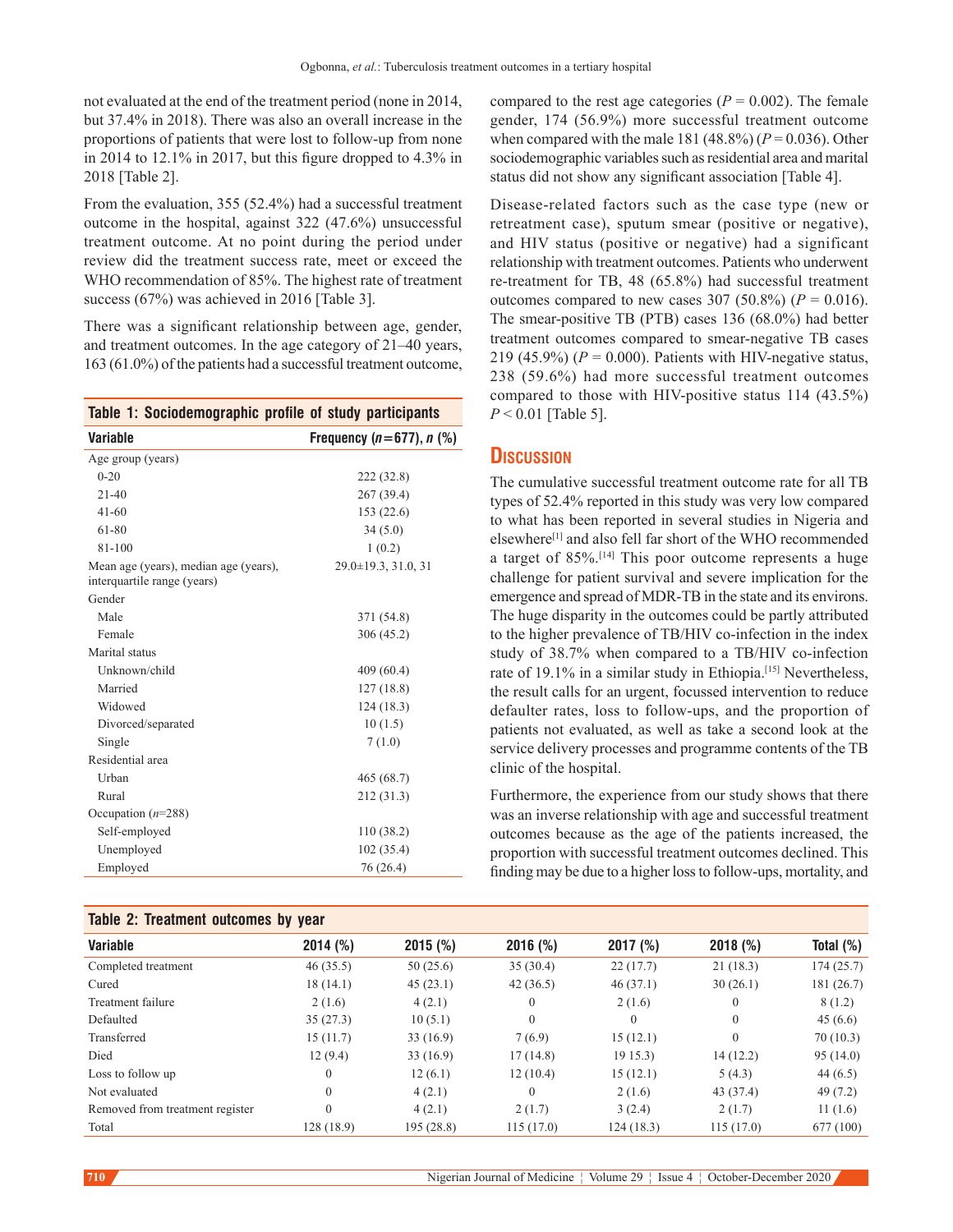| Ogbonna, et al.: Tuberculosis treatment outcomes in a tertiary hospital |  |  |  |  |
|-------------------------------------------------------------------------|--|--|--|--|
|                                                                         |  |  |  |  |

| Table 3: Two categories treatment outcome by year of treatment |            |            |           |           |           |              |  |  |
|----------------------------------------------------------------|------------|------------|-----------|-----------|-----------|--------------|--|--|
| <b>Variable</b>                                                | 2014(%)    | 2015(%)    | 2016(%)   | 2017(%)   | 2018(%)   | Total $(\%)$ |  |  |
| Successful treatment                                           | 64(50.0)   | 95 (48.7)  | 77 (67.0) | 68 (54.8) | 51 (44.3) | 355(52.4)    |  |  |
| Unsuccessful treatment                                         | 64(50.0)   | 100(51.3)  | 38(33.0)  | 56 (45.2) | 64(55.7)  | 322 (47.6)   |  |  |
| Total                                                          | 128 (18.9) | 195 (28.8) | 115(17.0) | 124(18.3) | 115(17)   | 677 (100)    |  |  |

| Table 4: Association of between sociodemographic factors with treatment outcomes |  |  |  |
|----------------------------------------------------------------------------------|--|--|--|
|----------------------------------------------------------------------------------|--|--|--|

| <b>Variable</b>    |                                      | <b>Treatment outcome</b>               |               |        | $\boldsymbol{P}$ |
|--------------------|--------------------------------------|----------------------------------------|---------------|--------|------------------|
|                    | Successful $(\%)$ ( $n=355$ ) (52.4) | Unsuccessful $(\%)$ ( $n=322$ ) (47.6) |               |        |                  |
| Age                |                                      |                                        |               |        |                  |
| $0 - 20$           | 109(49.1)                            | 113(50.9)                              | 222 (100.0)   | 17.307 | $0.002*$         |
| $21 - 40$          | 163(61.0)                            | 104(39.0)                              | 267 (100.0)   |        |                  |
| $41 - 60$          | 72(47.1)                             | 81 (52.9)                              | 153(100.0)    |        |                  |
| 61-80              | 11(32.4)                             | 23(67.6)                               | 34 (100.0)    |        |                  |
| 81-100             | 0(0.0)                               | 1(100.0)                               | 1(100.0)      |        |                  |
| Gender             |                                      |                                        |               |        |                  |
| Male               | 181 (48.8)                           | 190(51.2)                              | 371 (100.0)   | 4.385  | $0.036*$         |
| Female             | 174(56.9)                            | 132(43.1)                              | 306 (100.0)   |        |                  |
| Total              | 355 (52.4)                           | 322(47.6)                              | 677 (100.0)   |        |                  |
| Occupation         |                                      |                                        |               |        |                  |
| Unemployed         | 65(63.7)                             | 37(36.3)                               | 102(100.0)    | 3.370  | 0.185            |
| Self-employed      | 63 (57.3)                            | 47(42.7)                               | 110(100.0)    |        |                  |
| Employed           | 38(50.0)                             | 38(50.0)                               | 76(100.0)     |        |                  |
| Residential area   |                                      |                                        |               |        |                  |
| Rural              | 108(50.9)                            | 104(49.1)                              | 212 (100.0)   | 0.276  | 0.599            |
| Urban              | 247(53.1)                            | 218(46.9)                              | 465(100.0)    |        |                  |
| Total              | 355 (52.4)                           | 322 (47.6)                             | 677 (100.0)   |        |                  |
| Marital status     |                                      |                                        |               |        |                  |
| Married            | 77(52.7)                             | 69 (47.3)                              | 146(100.0)    | 5.444  | $0.352**$        |
| Single             | 77 (60.6)                            | 50 (39.4)                              | 127(100.0)    |        |                  |
| Divorced/separated | 4(57.1)                              | 3(42.9)                                | 7(100.0)      |        |                  |
| Widowed            | 5(50.0)                              | 5(50.0)                                | 10(100.0)     |        |                  |
| Not recorded/child | 192(49.6)                            | 195(50.4)                              | 387 (100.0)   |        |                  |
| Total              | 355 (52.4)                           | 322 (47.6)                             | $677(100.0)*$ |        |                  |

\*Statistically significant, \*\*Fisher's exact; level of significance for this study was set at *P*<0.05

severe morbidity associated with aging as has been reported in previous studies.<sup>[10,16]</sup> Again, this once more underscores the need to critically appraise and perhaps review the role of treatment supporters in the DOTS programme initiative of the hospital, which is designed to ensure that patients, especially the vulnerable ones get additional home and community‑based support that could enhance their full recovery.

With respect to gender, a greater proportion of females compared to their male counterparts had better treatment outcomes. This finding corroborates that by Oyefabi *et al*. in Zaria, Nigeria.<sup>[17]</sup> This is expected as females are known to exhibit better health-seeking behaviors than males and adhere better to medications and advice of health-care providers.<sup>[18,19]</sup> There was also a significant relationship that reveals that re-treated TB cases had better treatment outcomes than new cases. This finding was very reassuring because it was a pointer that the adherence counseling of the TB clinic was possibly yielding the desired results. It might also be partially influenced by the drug‑susceptibility testing which became commonly conducted to inform the choices of treatment regimens. However, the finding was at variance with some other studies that demonstrated unsuccessful treatment outcome among re-treated cases compared to new cases.<sup>[11]</sup>

There was also a significant relationship between sputum smear‑PTB patients at presentation and treatment outcome, as smear‑PTB patients had better treatment outcomes compared to sputum smear‑negative TB patients. This finding is in agreement with that conducted in Ethiopia where smear-PTB patients had 3.204 times more successful treatment outcomes compared to smear-negative TB cases.<sup>[1]</sup> This is because many smear-negative patients might live with a false sense of recovery since their sputum test was negative results and become complacent with their medications, which might compromise their health outcome. In other situations, many smear-negative cases could be severely ill, with co‑morbidities or immunocompromised with HIV, which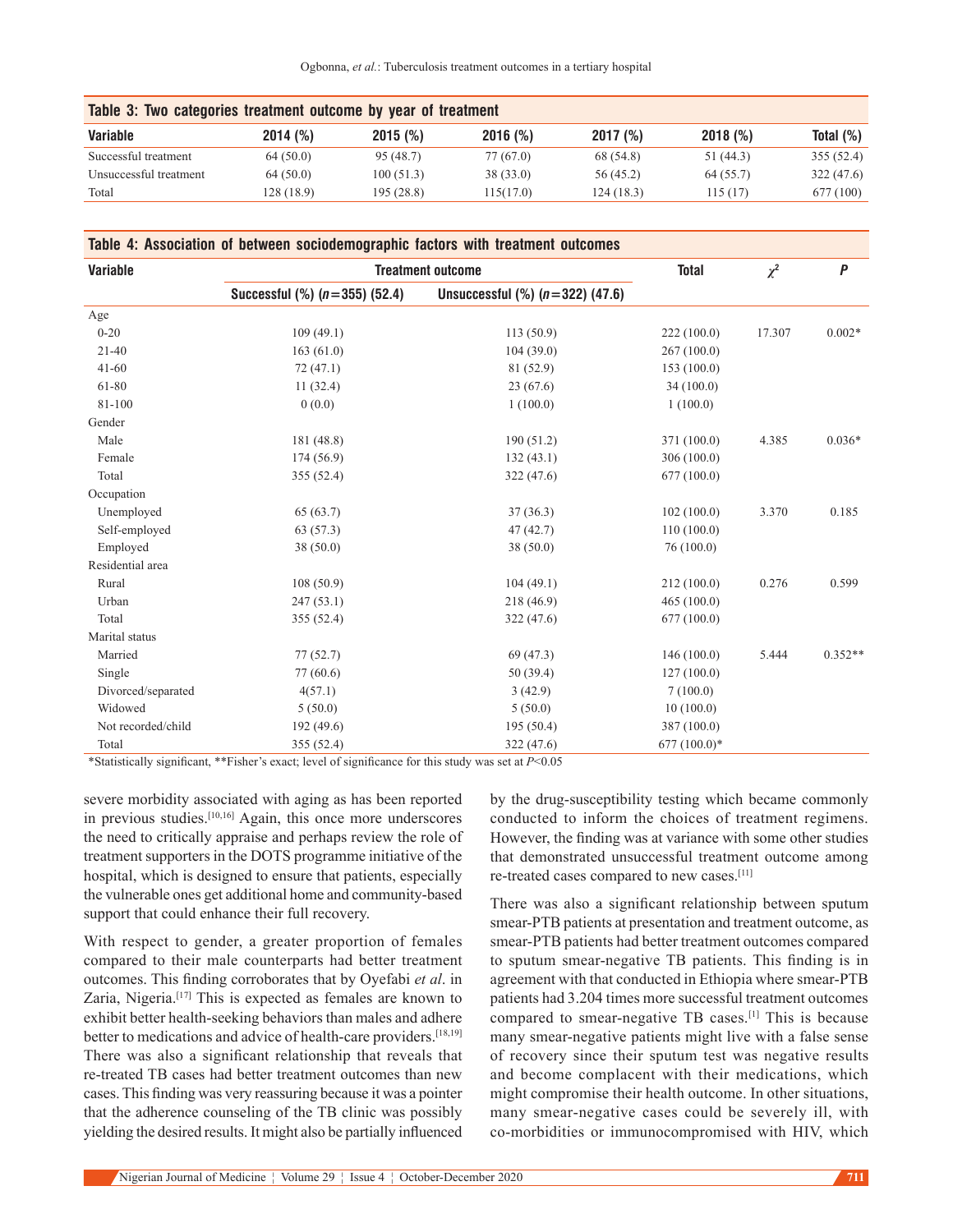| Variable                     | <b>Treatment outcome</b>              | <b>Total</b>                            | $\chi^2$    | P      |          |
|------------------------------|---------------------------------------|-----------------------------------------|-------------|--------|----------|
|                              | Successful ( $n=355$ ; 52.4), $n$ (%) | Unsuccessful ( $n=322; 47.6$ ), $n$ (%) |             |        |          |
| Treatment category           |                                       |                                         |             |        |          |
| CAT <sub>1</sub>             | 106(54.6)                             | 88 (45.4)                               | 194(100.0)  | 3.030  | 0.382    |
| CAT <sub>2</sub>             | 21(53.8)                              | 18(46.2)                                | 39(100.0)   |        |          |
| $R-6$                        | 222(52.1)                             | 204 (47.9)                              | 426(100.0)  |        |          |
| $R-12$                       | 6(33.3)                               | 12(66.7)                                | 18(100.0)   |        |          |
| Case type                    |                                       |                                         |             |        |          |
| New case                     | 307(50.8)                             | 297 (49.2)                              | 604(100.0)  | 5.817  | $0.016*$ |
| Retreatment                  | 48(65.8)                              | 25(34.2)                                | 73 (100.0)  |        |          |
| Sputum smear at presentation |                                       |                                         |             |        |          |
| Negative                     | 219 (45.9)                            | 258(54.1)                               | 477(100.0)  | 27.566 | $0.000*$ |
| Positive                     | 136(68.0)                             | 64(32.0)                                | 200(100.0)  |        |          |
| Positive sputum smear        |                                       |                                         |             |        |          |
| $1+$                         | 69 (67.0)                             | 34(33.0)                                | 103(100.0)  | 0.212  | 0.899    |
| $2+$                         | 40(67.8)                              | 19(32.2)                                | 59 (100.0)  |        |          |
| $3+$                         | 27(71.1)                              | 11(28.9)                                | 38(100.0)   |        |          |
| Total                        | 136(68.0)                             | 64(32.0)                                | 200(100.0)  |        |          |
| HIV status $(n=661)$         |                                       |                                         |             |        |          |
| Negative                     | 238(59.6)                             | 161(40.4)                               | 399 (100.0) | 16.545 | $0.000*$ |
| Positive                     | 114(43.5)                             | 148(56.5)                               | 262(100.0)  |        |          |
| HIV positive $(n=262)$       |                                       |                                         |             |        |          |
| On art                       | 112(43.4)                             | 146(56.6)                               | 258 (100.0) | 0.070  | 0.792    |
| Not on art                   | 2(50.0)                               | 2(50.0)                                 | 4(100.0)    |        |          |

\*Statistically significant

could result in despair and subsequent reluctance in taking their medications.

With regard to HIV status and association with treatment outcomes, more HIV‑negative patients had better treatment outcomes than HIV‑positive patients. This finding corroborates similar findings by other researchers.<sup>[15]</sup> This is probably because the HIV/TB co‑infection, like most co-morbidities can be very emotionally tasking, and associated with additional pill burden/load, which could possibly negatively affect their medication adherence, thus leading to poor treatment outcomes.

# **Conclusions**

It was obvious from the study that the treatment success rate for TB in the DOTS clinic was below expectation and the global standard as represented by the WHO benchmark. In light of this, there is a compelling need to institute some basic reforms in the service delivery processes, specifically targeting male patients, patients with HIV/TB co-infection, and sputum smear‑negative patients with drug adherence counseling, defaulter tracing arrangements, and emphasis on drug‑susceptibility testing for all patients are highly recommended.

#### **Acknowledgment**

We acknowledge the DOTS clinic staff for their support during data collection and retrieval of patients records.

# **Financial support and sponsorship** Nil.

# **Conflicts of interest**

There are no conflicts of interest.

# **References**

- 1. Biruk M, Yimam B, Abrha H, Biruk S, Amdie FZ. Treatment Outcomes of Tuberculosis and Associated Factors in an Ethiopian University Hospital. Adv Public Heal. 2016;2016:1–9.
- 2. Macneil A, Glaziou P, Sismanidis C, Maloney S, Floyd K. Global Epidemiology of Tuberculosis and Progress Toward Achieving Global Targets 2017. Vol. 68. US Department of Health and Human Services/ Centers for Disease Control and Prevention; 2019. p. 263‑6.
- 3. Adejumo OA, Daniel OJ, Gidado M, Otesanya AF, Adejumo EN, Jaiyesimi EO, *et al*. Are tuberculosis patients managed according to the national guidelines in lagos state nigeria igInt J Clin Med 2016;7:16‑24.
- 4. Sanneh AF, Pollock JI. Comparison of Pulmonary TB DOTS clinic medication before and after the introduction of daily DOTS treatment and attitudes of treatment defaulters in the Western Division of the Gambia. Afr Health Sci 2010;10:165‑71.
- 5. FMOH. Department of Public Health & Leprosy Control Programme Nigeria 2014 NTBLCP Annual Report. FMOH; 2014.
- 6. FMOH. National Tuberculosis and Leprosy Control Programme. FMOH, Abuja; 2015.
- 7. WHO. Global Tuberculosis Report 2018. Geneva: WHO; 2018.
- 8. FMOH. Guidelines for Clinical Management of TB and HIV/AIDS Related Conditions in Nigeria. FMOH; 2008.
- 9. World Health Organization; 1994. http://WHO\_TB\_94.179.pdf. [Last accessed on 2019 Oct 19].
- 10. Melese A, Zeleke B, Ewnete B. Treatment outcome and associated factors among tuberculosis patients in debre tabor, northwestern ethiopia: A retrospective study. Tuberc Res Treat 2016;2016:1‑8.